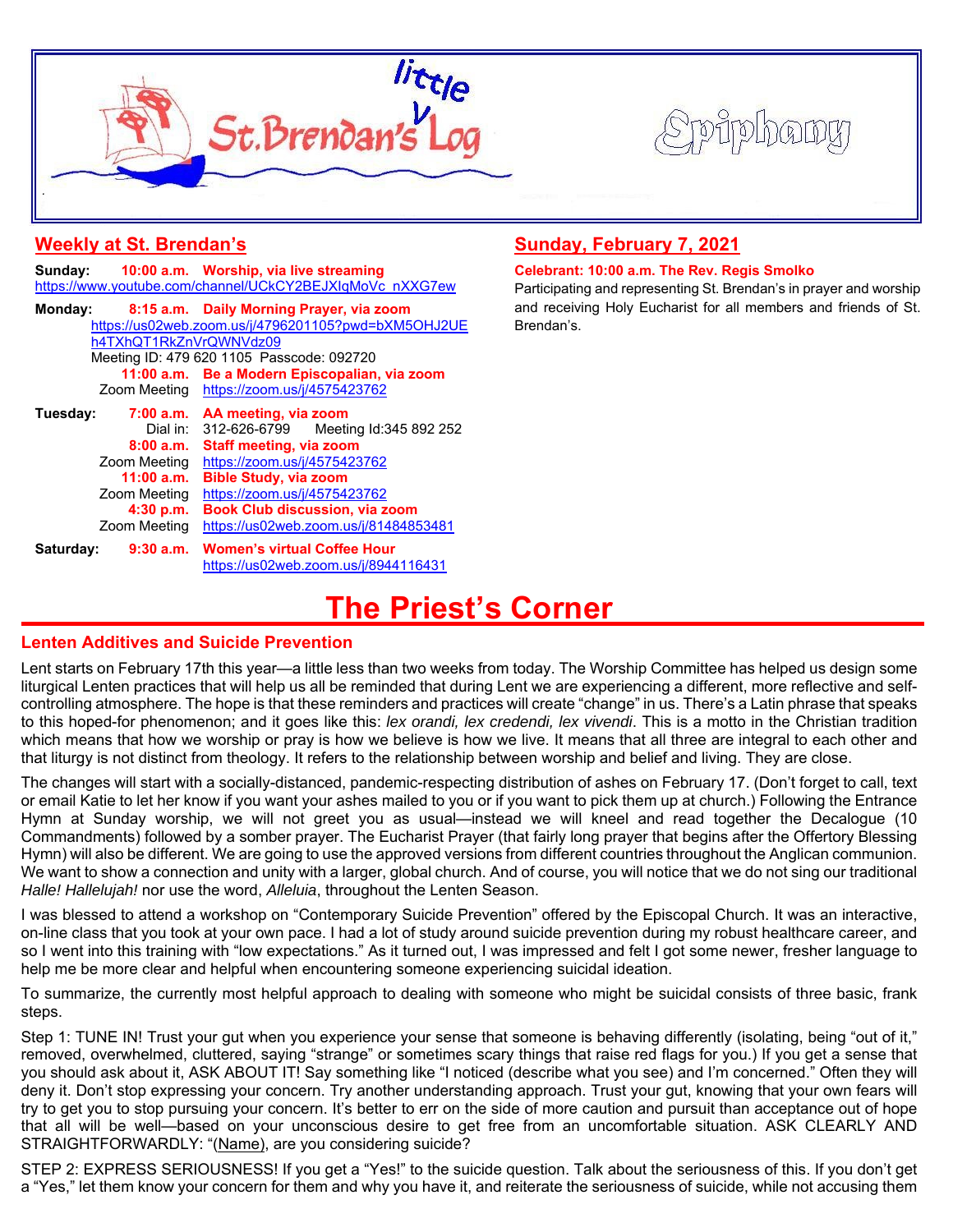of lying. Keep connected with them and express understanding and willingness to help should they think differently about this later. You might also tell them you'll check in with them "later today," "tomorrow," or "in two days," etc.

Step 3: CONNECT TO HELP! Have some contact information handy. Have them copy certain phone numbers to their phone. If they indicate they are thinking of suicide, make the call to a helper. This could be the local Suicide Prevention Hotline. The Crisis Intervention Hotline in Pittsburgh is 1-888-796-8226. The National Hotline is 800-273-8255. The website is

https://suicidepreventionlifeline.org/. If you learn that the suicide plan has been initiated (that is, that the person took pills, has a weapon that is loaded and the like, **you need to immediately call 911**). A good idea is to keep all these phone numbers in your phone. You never know when you will be needing them.

## **God bless you, Regis+**



#### **A BFF donation was made in honor of Imbolc/St Brigid's Day, from Brigid Christenson.**

Need a gift for someone who has everything? Would you like a way to acknowledge a special family event like a baptism or a birthday? **A donation to the Brendan's Family and Friends (BFF) fund** is the perfect way to honor that special person or event. BFF funds are earmarked for unbudgeted building needs and have been utilized for items such as air conditioning replacements, audio-visual equipment, and acoustic tile work in the social hall. Please contact Katie, StBrendansKatie@gmail.com, if you're interested. Your donation will be noted in the Little Log if you wish. Thank you for making a difference at St. Brendan's by becoming a BFF donor!



**Mark your calendars to hear Professor David Harris.** Our next virtual Public Forum will be held on Tuesday, February 16 at 7:00 pm. Professor David Harris will speak on Policing and Social Justice. Professor Harris, law professor at the University of Pittsburgh and nationally known expert on police profiling, has spent the last five years visiting police forces across the country and collecting examples of smart, progressive law enforcement, all of which have reduced crime without infringing on civil rights. He has written several books on this topic. Professor Harris will show us that solutions to reduce crime, fight terror and preserve civil liberties are in reach.

This Public Forum is sponsored by St. Brendan's Justice Ministry together with the Unitarian Universalist Church of the North Hills. To attend, please email Katie at stbrendanskatie@gmail.com. For more information, visit our website: stbrendans.org. We hope you'll join us!



**Ash Wednesday is February 17.** We will be offering the distribution of ashes during the pandemic a little different this year. We will be mailing them to you on Wednesday, February 10<sup>th,</sup> a week prior to Ash Wednesday to be delivered on time. If you prefer, you can pick them up at church. Either way, you need you to contact Katie, StBrendansKatie@gmail.com with the number of people in your family that would like ashes and how you want to receive them.

## **Senior Warden's Corner**

In his Priest's Corner this week, Fr. Regis explains the Worship Committee's plan to include in our upcoming Lenten liturgies the Eucharistic Prayers of some of the other branches of the worldwide Anglican Communion. This modest innovation represents an attempt to bring vividly to life a part of the service that can easily become routine and we hope you will enjoy hearing the familiar themes of the Great Thanksgiving expressed in less familiar language.



I am going to take this as an occasion to express a purely personal viewpoint—something that I have not typically done in my contributions to the Senior Warden's Corner this year. In my lifetime, I have seen some encouraging moments when the various Christian denominations seemed serious about repairing historical rifts and building on their shared beliefs. Prominent among those moments was the day in 1978 when Pope John Paul II and the then-Archbishop of Canterbury, Dr. Robert Runcie, knelt together in the chapel in Canterbury Cathedral where Thomas a'Beckett was murdered in 1170 *(see picture at left)*. But I have also witnessed times when denominations took steps backwards—as for example when the Roman Catholic Church revised the English text of the Nicene Creed that had previously been accepted by multiple denominations, restoring archaic Latinate terms like *consubstantial* and *coeternal* and widening once again the gap between our liturgies.

I simply cannot conceive that Jesus of Nazareth—the Jesus whom I encounter in the Gospels—would have endorsed such divisions in the worldwide community of Christians (let alone the ugly violence that has erupted between denominations over the course of two millennia). There is so much more that we hold in common than separates us and so much that we can learn from the beliefs and practices of others. I hope that this Lent will give us one small window through which to see and appreciate the richness of traditions that differ from our own.

#### **Tim Austin**

**CRIES Advocacy.** (Christian Response In Emergency Situations). This week we are supporting the work of CRIES in Action.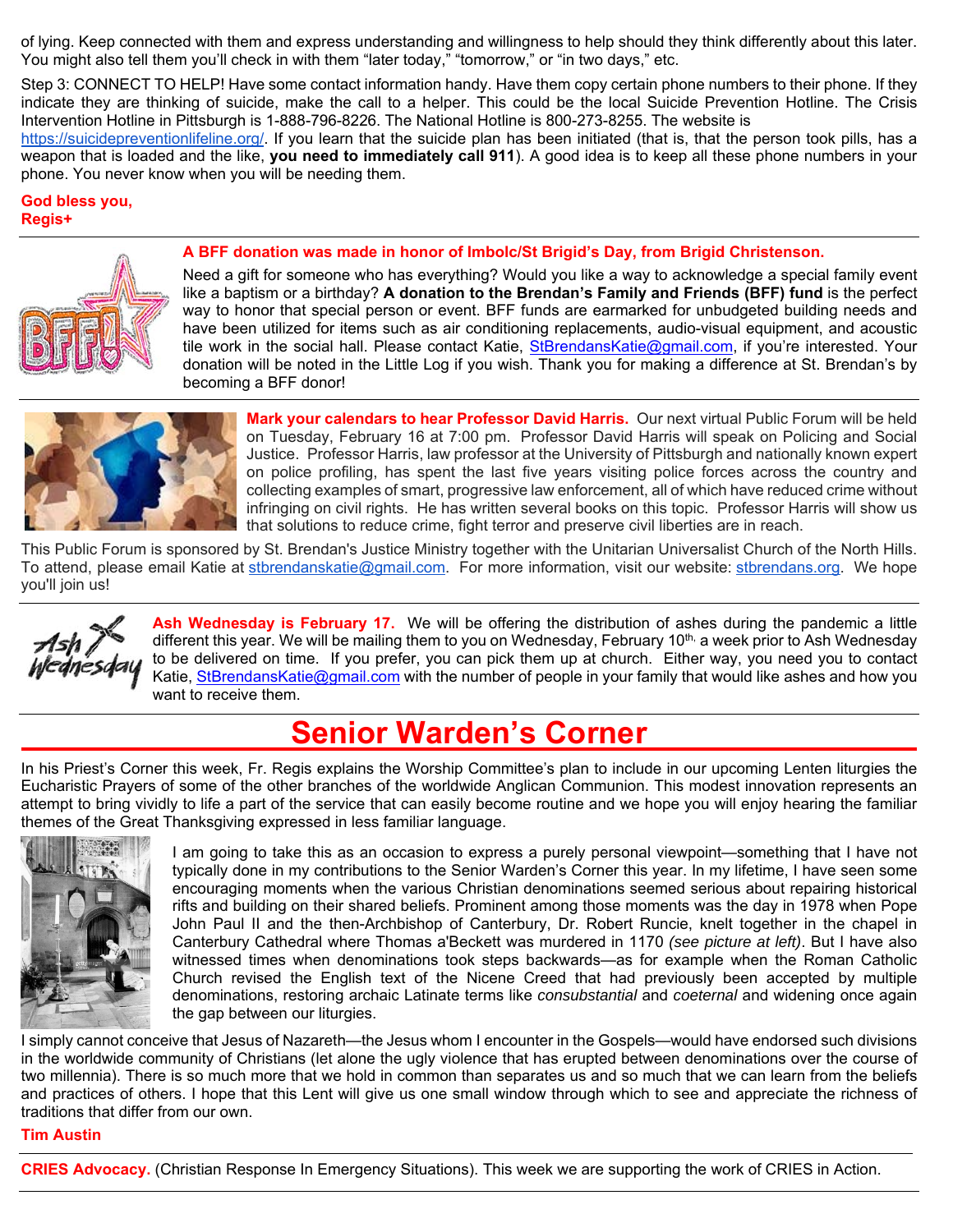

**February is Black History Month!** In honor of Black History Month, the Unitarian Universalist Church of the North Hills is holding an event relating to Black history every Friday night in February at 8:30-9:30pm. The group will watch a short video following by a discussion of the video. It should be a lively and thoughtful discussion, and best of all, no reading involved!

The Unitarians have invited parishioners of St. Brendan's to attend any or all of these get togethers. It's an opportunity to meet some of our neighbors right down the street from us. If you would like to attend, please send your name and email address to scregistration@uucnh.org.



**The Haitian project**. The project to send two school buses loaded to Haiti is still being worked on. As you are sorting through your items and deciding what to donate, we have some more specific requests. The Haitian people tend to be smaller than typical Americans. However, men's t shirts are welcome even an extra-large size. Haitian people use the shirts for younger girls to wear as a dress. Often underwear is not donated but they are needed in Haiti. They not only appreciate receiving shoes, but even if you have boots, they are needed. They will wear winter boots rather than go barefoot. Thank you for all of your continuing donations.

# **The Children's Corner**

## **Getting ready for Lent?**

## Already?



Do you know what Lent is? Other than our colors change to purple for most of Lent, and burying our alleluia, what is Lent?

I'm jumping ahead a little bit, but Lent is the season for us to prepare for Easter. But we also should prepare for Lent. At least, just a little bit. So, I have two ideas about preparing.

The first comes from when I was very young. My church suggested we "give something up" to learn about making sacrifices. That we talk a lot about Jesus sacrificing for us, but what do we sacrifice for Jesus? Or even do we ever sacrifice anything? So, we would think about what we liked, maybe even what we liked best, and we would give that up. Now, it wasn't for ever, it was just for the 40 days of Lent, and on Easter Sunday, whatever it was we gave up, we would find in our Easter basket.

But here's the tricky part: we were not supposed to tell people what we gave up. Perhaps it was because I was grumpy because I had not eaten any sweets that people noticed I gave up sweets. Or that my birthday seemed to almost always be during Lent and my mother would say, "we'll have cake after Easter for Julie" so everyone would know I gave up sweets. But I nearly always give up sweets because I have a real sweet tooth.

But one year, a wise minister said, we should think in terms not of giving up but taking up something. What new habit should we take up to show how much we love God and thank Jesus? It could sound like a giving up – for example, I could take up not watching certain TV shows because I want to read more. But that sounded to me like I was giving up watching TV, and I already read a lot. So I needed different ideas.

I continued to think about what to take up. Over the years, I have taken up: knitting hats for people who need them, or randomly planting bulbs for people who like fresh flowers but don't have gardens, or sending notes to people. And what I realized is the more I took up, the more I wanted to do the things I took up. But I still give up sweets, or I try to, or I think about trying to.



So the other idea is about preparing. I'll be sending out alleluias for you to color. Everyone – the young and the young at heart – can color alleluias. Then what I'm asking you to do is take a picture or a video of where you hid or buried your alleluia for Lent. (I am thinking that I will be putting my alleluia next to the cookies in my cupboard to remind me not to eat sweets). I will gather our images

– the ones you colored – and a picture of where you hid your alleluia for us all to see. This way, we will remind each other not only that in 40 days we will have Easter, but also where to find our alleluias!

#### **Peace, Julie+**



**Do you have a special prayer request?** Contact Ruth Horton ryhorton@gmail.com. Pastoral Care Ministry members will include those persons in daily prayers or send out a prayer via text or email to someone if requested. All prayers and requests are kept confidential.



**You can help.** We have tubs outside to the right of the front doors for any food donations. Or, if you wish, checks can be sent to St. Brendan's and we will convert them into grocery gift cards. We have now discovered a new mission. There are halfway houses in lower income areas who share any donations to them with their neighbors, and we will be supporting them with some of our food donations. This gives those residents a sense of meaningful purpose, being the ones to share rather than the ones in need. We will continue distributing food to the North Hills Food Bank and the Community Outreach.

**Need food?** We can help. If you or someone you know has a food shortage, contact the church and we will be happy to help.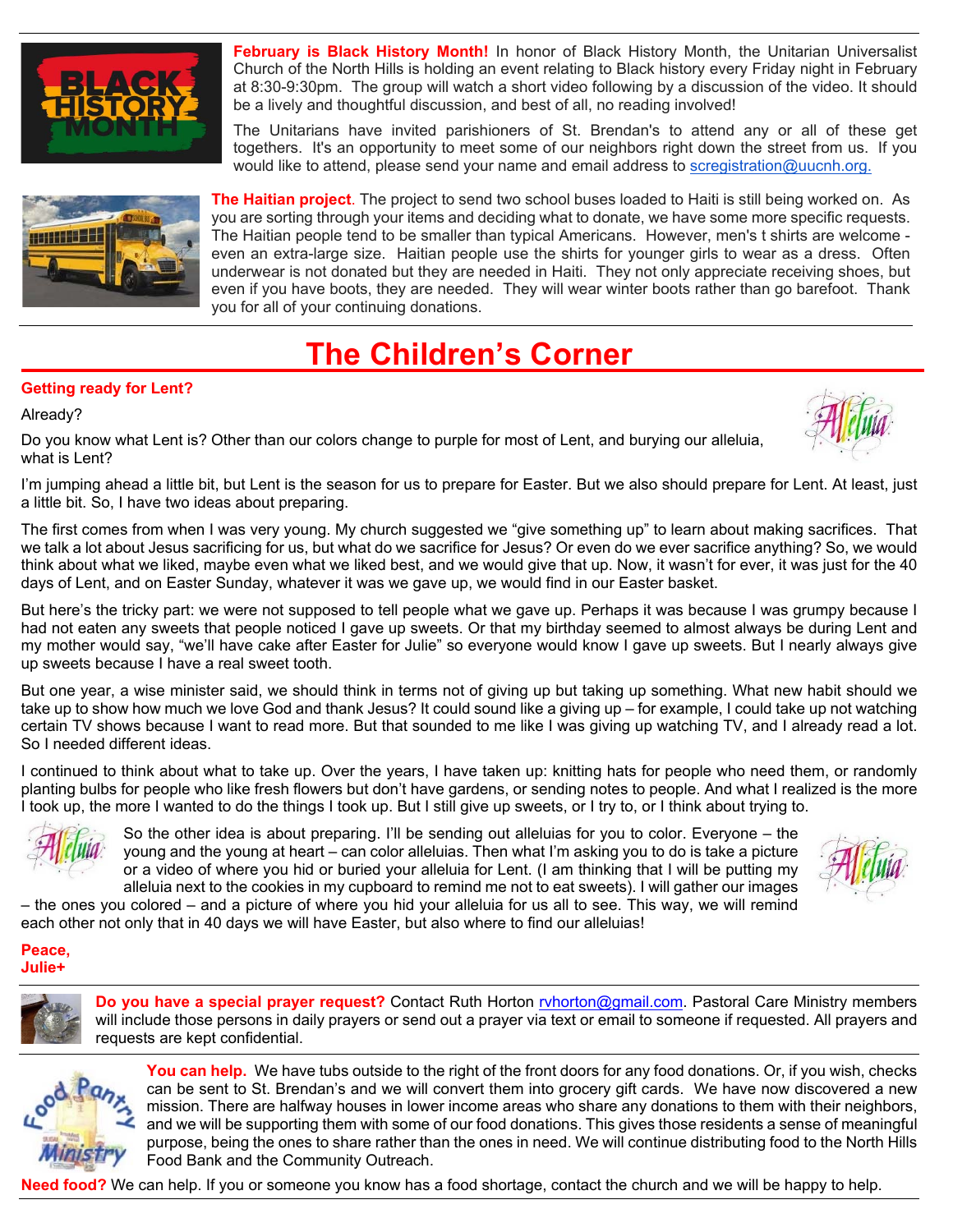### **Dear Friends of St. Brendan's,**

St. Brendan's Episcopal Church would like to thank, and request your prayers for, the following parishioners and friends or family of parishioners. Each is a medical professional or an emergency first responder who is helping people cope with the Coronavirus outbreak. They are using their skills and risking their own well-being by tending to those whose health has been threatened.

We are grateful for their selfless dedication and ask that God watch over them, keep them safe and give them both strength and rest. We hope that you will join the church in thanking and praying for:

| Kimberly Becker      | <b>Maddie Bell</b>              | Kate Burnett             | <b>Frank Casey</b>                      | <b>Bob Cerra</b>      |
|----------------------|---------------------------------|--------------------------|-----------------------------------------|-----------------------|
| <b>Brenna Conroy</b> | Adele Cotter                    | James Cotter             | Laura Dugan Demers                      | Nicholas Demers       |
| Andrea Dickerson     | Franklin Park Police Department |                          | Franklin Park Volunteer Fire Department |                       |
| Rebecca Donadee      | Amanda Gagnon                   | Jeff Gagnon              | <b>Shelley Gagnon</b>                   | <b>Betsy Gentile</b>  |
| Lynne Gloor          | Ann Hockenberry                 | <b>Beth Lutz Hoffman</b> | Eric Hood                               | John Jacobs and staff |
| Kerri Jensen         | Dr. Ken Judson                  | Luke O'Neill             | Kim Pierce                              | Becca Sands           |
| Warren Sands         | Andrew Smith                    | Justin Zeigler           | Cindy                                   | Jennifer              |
| Julie                | Mike                            | Patrick                  |                                         |                       |
|                      |                                 |                          |                                         |                       |
|                      |                                 |                          |                                         |                       |
|                      |                                 |                          |                                         |                       |

**Prayer for our medical personnel and first responders.** Lord, please bless and care for all healthcare workers and first responders. Grant them wisdom, knowledge, skill and compassion so that they may be instruments of Your healing power for those they serve and care for. Give them strength and support. May they be able to do their work in a spirit of love and kindness and mercy. Keep them safe and well as they make personal sacrifices on behalf of Your community. Amen.